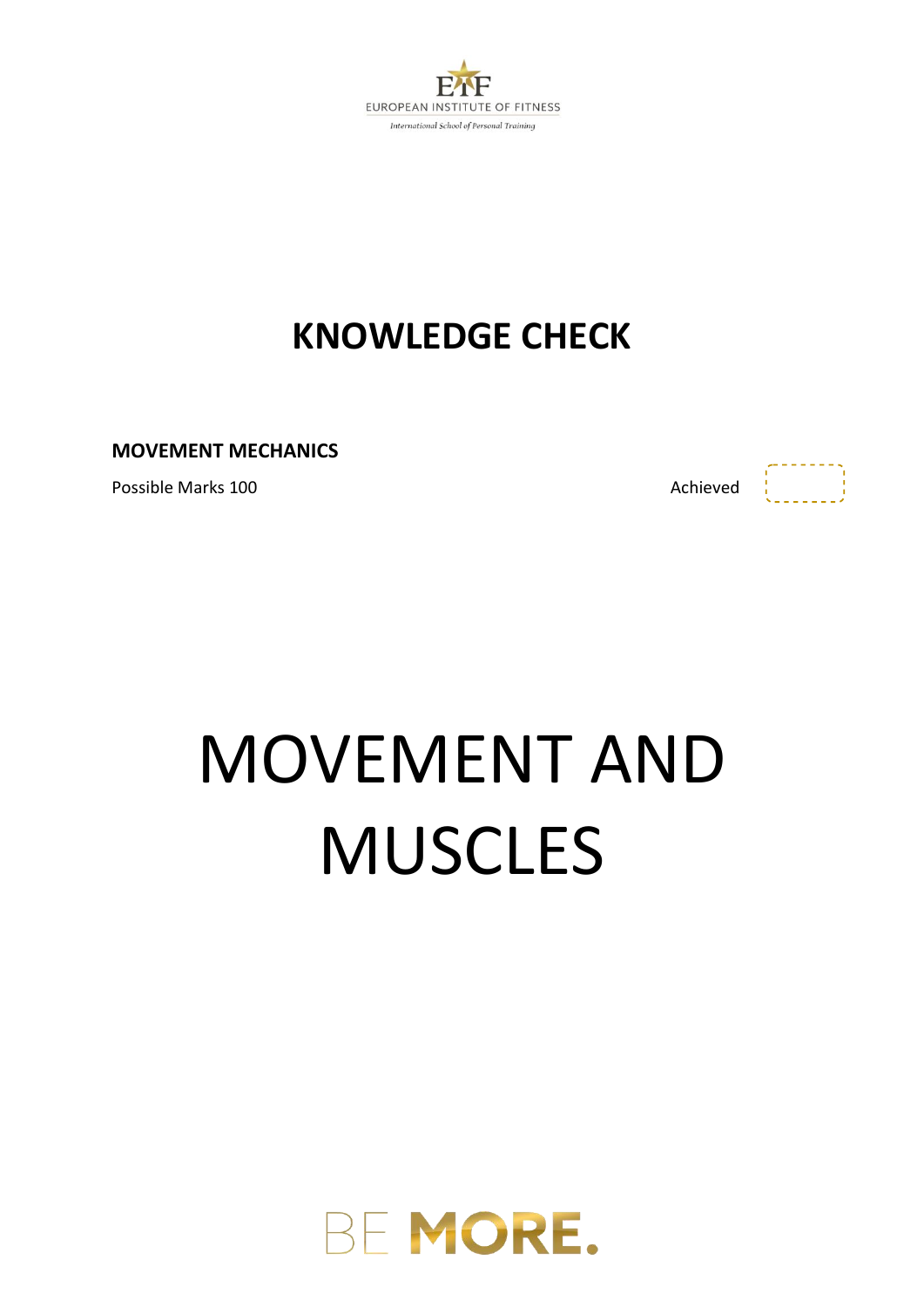

#### **MOVEMENT MECHANICS**

1. List the three PLANES of movement and give one example of a common gym exercise for each (6)

| а.                      | example: |
|-------------------------|----------|
| b.                      | example: |
| $\epsilon$<br>$\ddotsc$ | example: |

2. Label the bones on the diagram below (4)



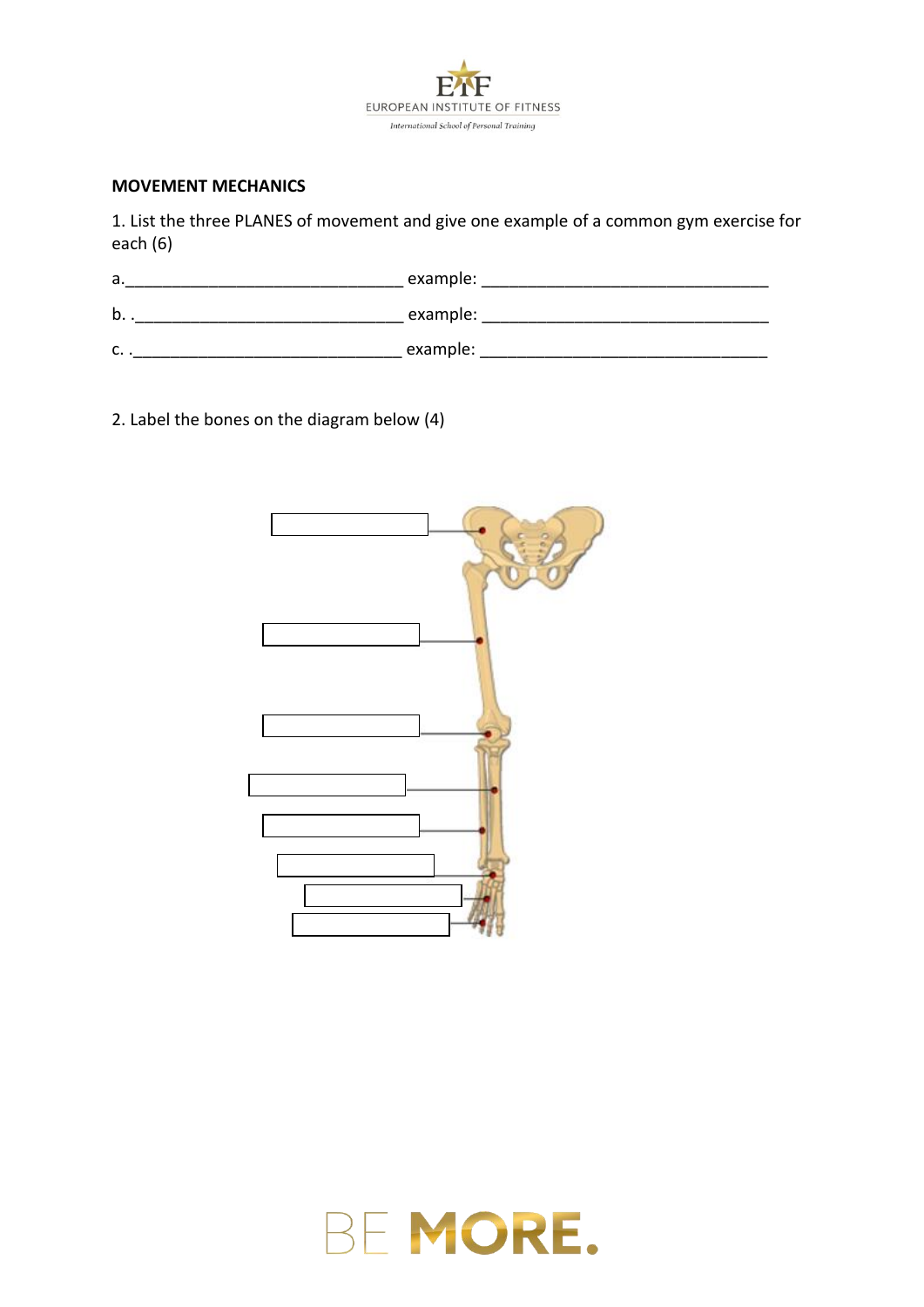

3. Label the bones on the diagram below (4)



4. List the 9 movements available at the shoulder joint (9)



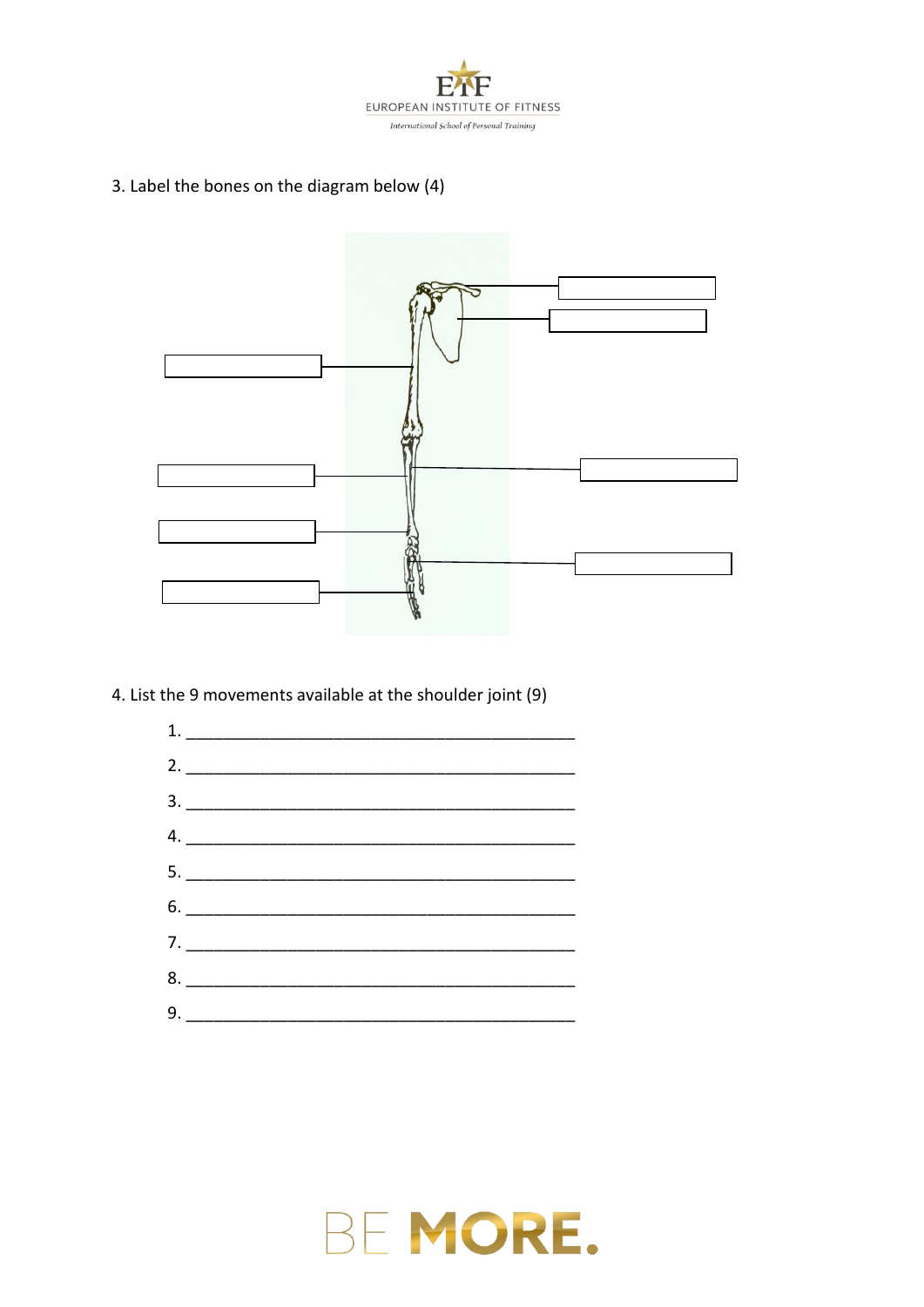

5. Flexion and extension take place in which plane? (1)

6. Abduction and adduction at the shoulder occur in which plane? (1)

7. Internal and external rotation at the hip and shoulder joint occur in which plane? (1)

- 8. Skeletal muscles attach to a bone via which structure: (1)
	- a. Cartilage
	- b. Ligaments
	- c. Tendons
	- d. Muscle
- 9. Ligaments attach: (1)
	- a. Muscle to Bone
	- b. Bone to Bone
	- c. Bone to Muscle
	- d. Muscle to Muscle

10. Link each type of synovial joint to the correct example in the human body (3)





|  | the contract of the contract of the contract of the contract of the contract of |  |  |
|--|---------------------------------------------------------------------------------|--|--|
|  |                                                                                 |  |  |
|  |                                                                                 |  |  |
|  |                                                                                 |  |  |
|  |                                                                                 |  |  |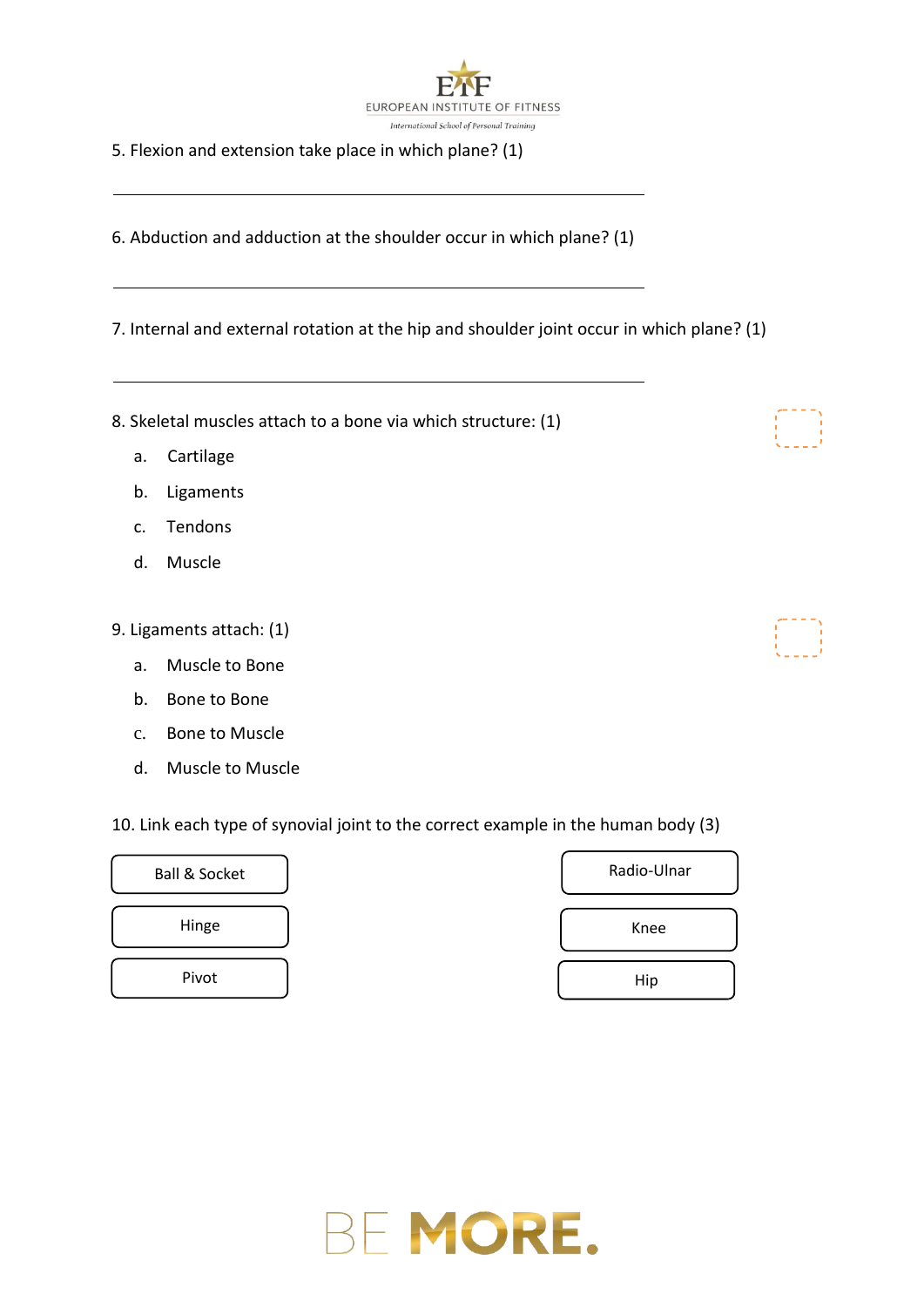

#### 11. List the muscles that make up the following: (9)

| Quadriceps | Hamstrings | Calves |
|------------|------------|--------|
| i.         |            |        |
| ii.        | ii.        | ii.    |
| iii.       | iii.       |        |
| iv.        |            |        |

12. List the 4 prime movers (agonists) that cross the shoulder joint bringing about movement of the humerus in the shoulder joint? (4)

- ii. \_\_\_\_\_\_\_\_\_\_\_\_\_\_\_\_\_\_\_\_\_\_\_\_
- iii. \_\_\_\_\_\_\_\_\_\_\_\_\_\_\_\_\_\_\_\_\_\_\_\_
- iv. \_\_\_\_\_\_\_\_\_\_\_\_\_\_\_\_\_\_\_\_\_\_\_\_
- 13. What type of muscle contraction is occurring if the muscle working is getting: (3) Shorter under load

| Shorter under load             |  |
|--------------------------------|--|
| Longer under load              |  |
| No change in length under load |  |
|                                |  |

14. Which of the following statements regarding Muscle Fibre Types are **TRUE**? (1)

- a. *Type I* muscle fibres are also known as **fast twitch** muscle fibres
- b. *Type IIb* muscle fibres have a **high endurance** capacity
- c. *Type I* muscle fibres are relatively **large muscle fibres**
- d. *Type IIb* muscle fibres can produce a relatively **high force output**

15. List three muscles that create movement in the Sagittal plane (3)

- i.  $\blacksquare$   $\blacksquare$   $\blacksquare$   $\blacksquare$   $\blacksquare$   $\blacksquare$
- ii. <sub>20</sub> and 20 and 20 and 20 and 20 and 20 and 20 and 20 and 20 and 20 and 20 and 20 and 20 and 20 and 20 and
- iii.  $\frac{1}{2}$

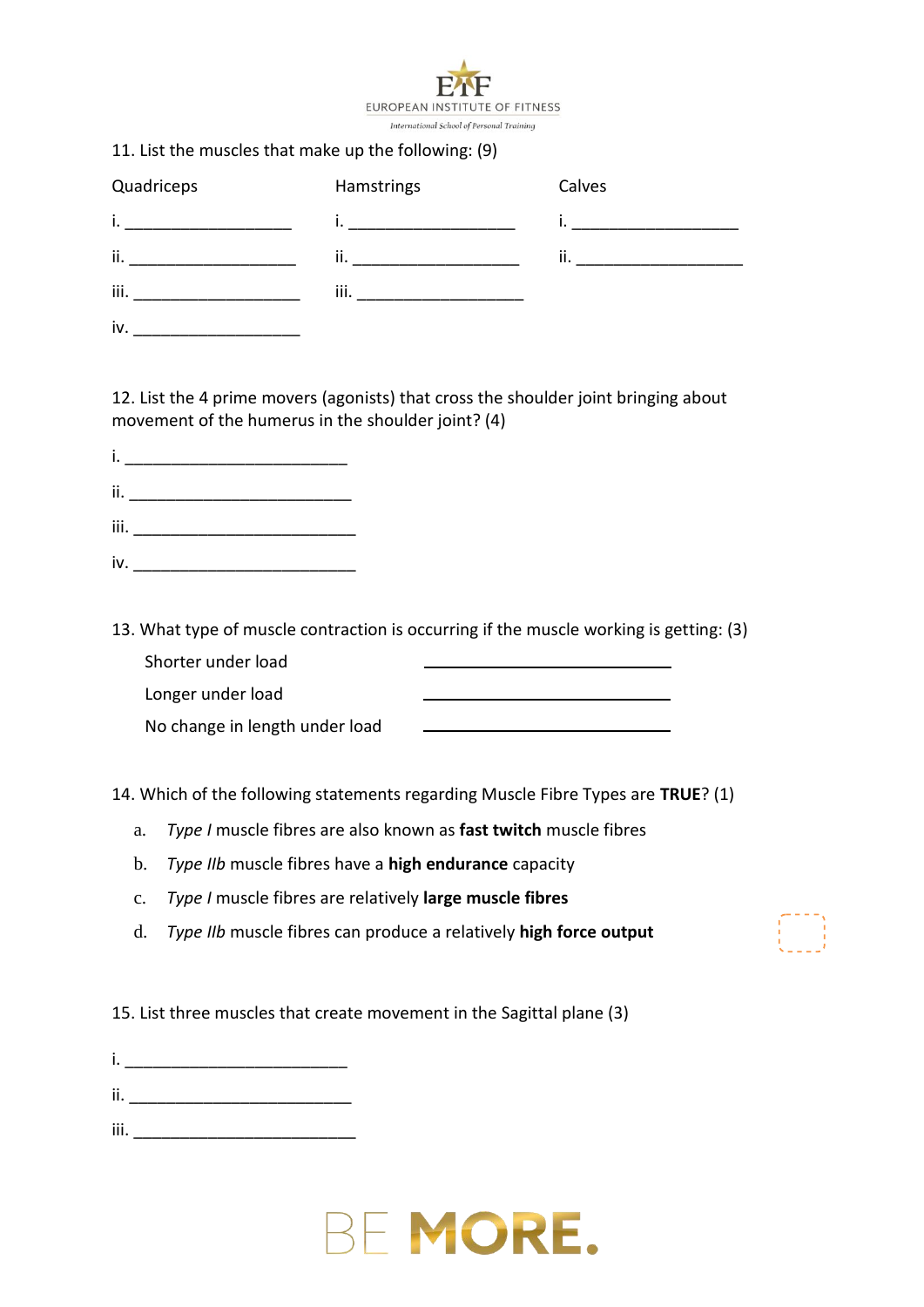

#### 16. What muscle is the antagonist to erector spinae? (1)

- a. Quadratus Lumborum
- b. Gluteus Maximus
- c. TVA
- d. Rectus Abdominus
- 17. What are the actions of the hamstring group of muscles? (1)
	- a. Hip flexion and knee extension
	- b. Hip and knee extension
	- c. Hip extension and knee flexion
	- d. Hip and knee flexion
- 18. Which action is performed by the muscle pictured below? (1)
	- a. Hip Flexion and knee Extension
	- b. Hip Extension and knee Extension
	- c. Hip Abduction
	- d. Hip Adduction



19. Latissimus dorsi: (1)

- a. Acts at the shoulder joint and its action is extension, horizontal extension and internal rotation
- b. Acts at the shoulder joint and its action is extension, adduction and internal rotation
- c. Acts on the back and its action is extension, lateral flexion and adduction
- d. Acts on the back and its action is extension and lateral flexion

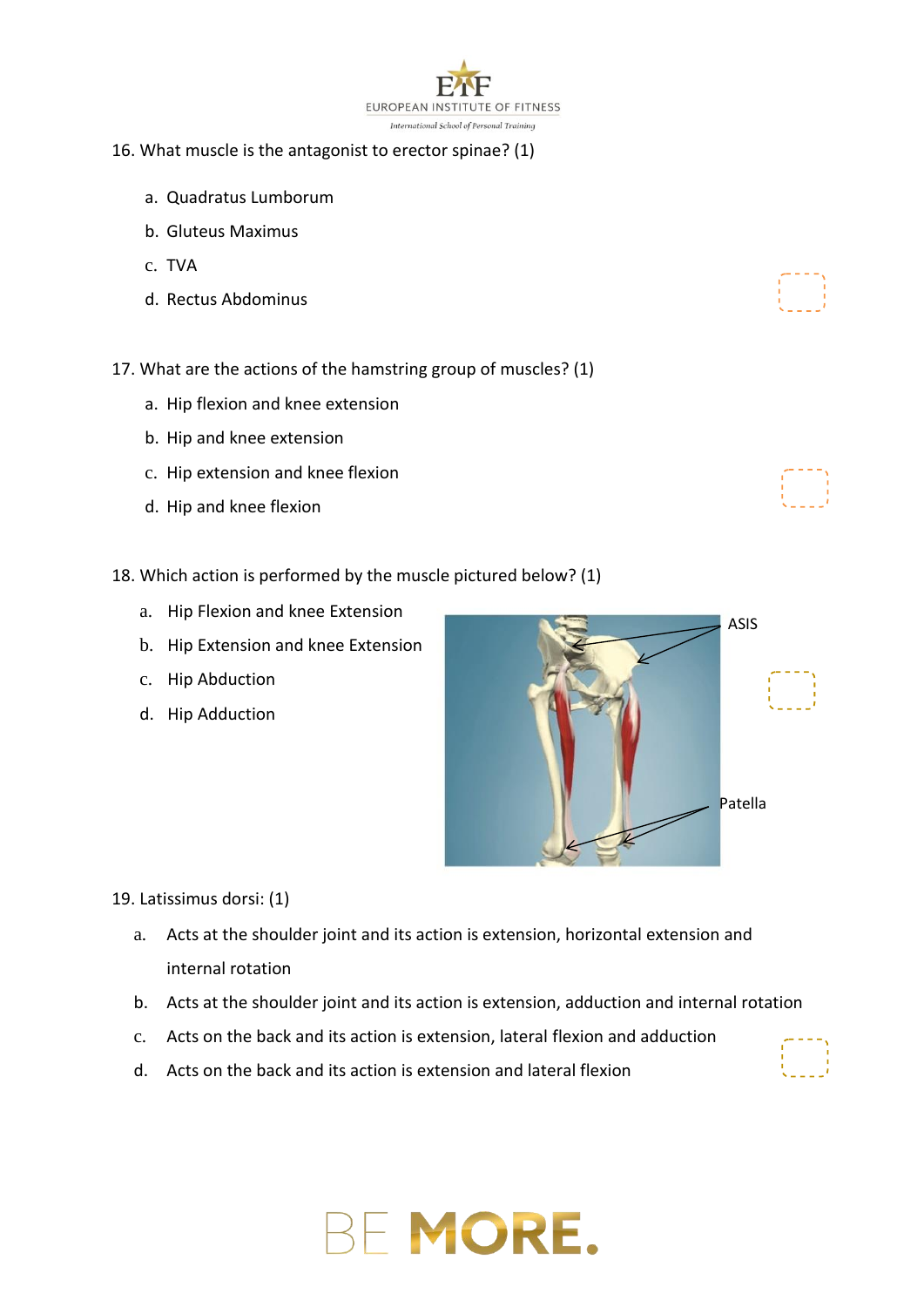

20. The Gastrocnemius crosses two joints and is involved in which of the following movement(s)? (1)

- a. Knee Extension and Ankle Dorsiflexion
- b. Knee Flexion and Ankle Dorsiflexion
- c. Knee Extension and Ankle Plantarflexion
- d. Knee Flexion and Ankle Plantarflexion

21. What is the **primary** function of the rotator cuff muscles? (1)

22. The trapezius muscle is a prime mover of the humerus during shoulder extension, TRUE or FALSE? (1)

| <b>True</b> |  |
|-------------|--|
| False       |  |

23. Complete the following table during the concentric phase of a Squat: (9)

| <b>JOINT NAME</b> | <b>MOVEMENT NAME</b> | PRIME MOVER (MUSCLE) |
|-------------------|----------------------|----------------------|
|                   |                      |                      |
|                   |                      |                      |
|                   |                      |                      |
|                   |                      |                      |
|                   |                      |                      |
|                   |                      |                      |

24. Complete the following table during the concentric phase of a Bench Press (wide): (7)

| <b>JOINT NAME</b> | MOVEMENT NAME | PRIME MOVER (MUSCLE) |
|-------------------|---------------|----------------------|
|                   |               |                      |
|                   |               |                      |
|                   |               |                      |
|                   |               |                      |



## BE MORE.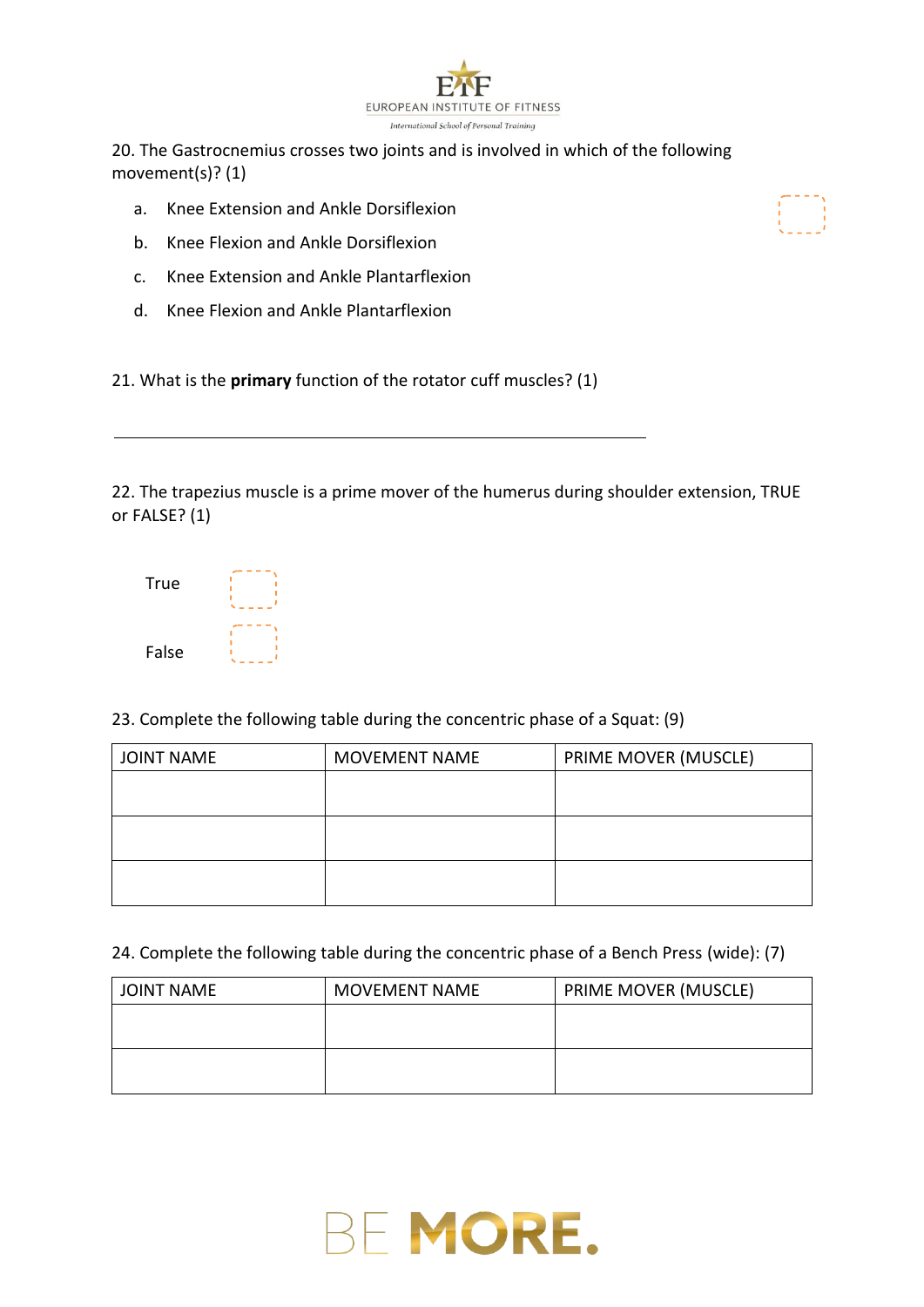

#### 25. Complete the following table during the concentric phase of a Seated Row (narrow): (8)

| JOINT NAME | <b>MOVEMENT NAME</b> | PRIME MOVER (MUSCLE) |
|------------|----------------------|----------------------|
|            |                      |                      |
|            |                      |                      |
|            |                      |                      |
|            |                      |                      |

#### 26. List 5 muscles that cross shoulder joint: (5)

| ÷<br>. . |  |
|----------|--|
| ii       |  |
| iii)     |  |

27. Which structures send information from the central nervous system to working muscles? (1)

- a. Sensory neurons
- b. Motor neurons
- c. Proprioceptors
- d. Motor units

28. What is the function of Golgi Tendon Organ? (1)

- a. Registers increases in muscle tension / contraction
- b. Registers changes in muscle temperature
- c. Registers change in length of the muscle
- d. Registers speed of movement of a limb

29. What is the function of the muscle spindles? (1)

- a. Registers increases in muscle tension / contraction
- b. Registers changes in muscle temperature
- c. Registers change in length of the muscle
- d. Registers speed of movement of a limb